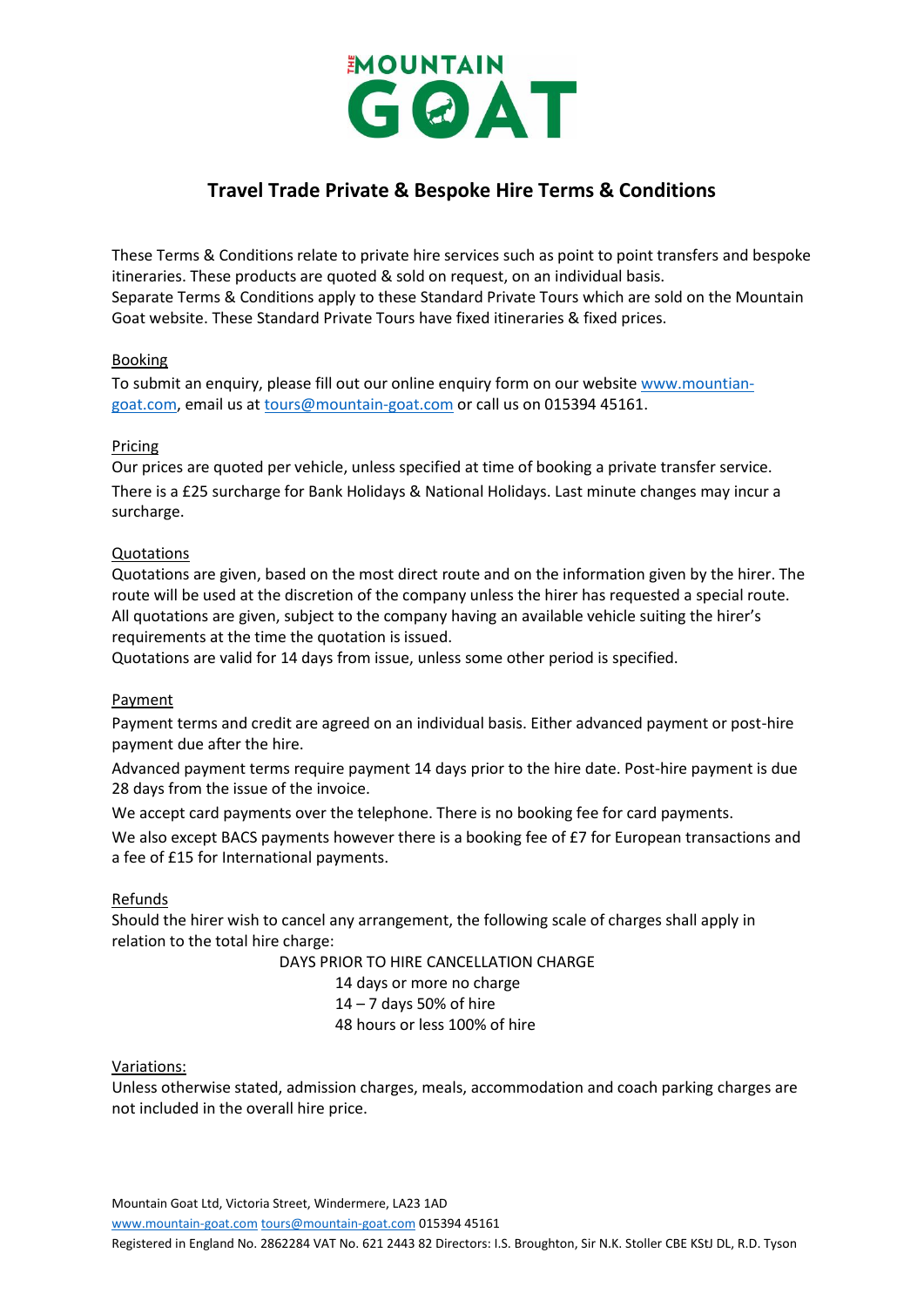

#### Route and Time Variation

Should a vehicle be detained by the hirer or taken on a longer journey than that contracted for, the company reserves the right to make an additional charge of £42.00 per hour for a 6-seater vehicle and £73.00 for a 16-seater vehicle.

## Passengers & Luggage

The hirer must not load any vehicle beyond the number of passengers which it is legally permitted to carry. Every person & child must have their own seat.

Please advise us of your final passenger numbers and luggage when booking.

We strive to provide the best service possible, for large suitcases and items such as sporting goods, we will do our best to accommodate these, please inform us at the time of booking. Mountain Goat can provide various child and booster seats on request, please advise of this on booking.

In line with [UK Law,](https://www.gov.uk/child-car-seats-the-rules/when-a-child-can-travel-without-a-car-seat) private hire vehicles do not have to provide child car seats & children can travel without one but only if they travel on a rear seat. Legally the parent/guardian is liable for the child's safety however Mountain Goat deem it unsafe to take under 3-year olds without a child seat and will refuse them without one.

# Use of Vehicle & Drivers Hours

The vehicle should be assumed to remain at any point between the outward and return journey and to remain available for the hirer's incidental use, unless confirmed in writing by the company. Drivers' Hours and Rest Period Regulations. The hours agreed with the operator for the operation of any hire must be strictly observed (other than in the case of serious emergency or diversion) so that regulations governing drivers' hours and rest periods can be complied with. The operator reserves the right to curtail or otherwise alter any hire which does not comply with the relevant regulations.

#### Cancellation by the company

In the event of an emergency, riot, civil commotion, strike, lock out, stoppage or restraint of labour or any event over which the company has no control (including adverse weather and road conditions) or in the event of the hirer taking any action to vary agreed conditions unilaterally, the company may, by returning all money paid and without further or other liability cancel the contract.

#### Vehicle to be provided

The company reserves the right to provide a larger vehicle than that specified at no additional charge unless any extra seats are used.

#### Conveyance of Animals

No animals (other than guide dogs or hearing dogs notified to the company in advance) may be carried on any vehicle without prior arrangement.

#### Breakdown and Delays

The company gives its advice on journey times in good faith and does not guarantee the completion of any journey in any specific time and will not be liable for loss of convenience caused by the actual journey time.

Mountain Goat Ltd, Victoria Street, Windermere, LA23 1AD

[www.mountain-goat.com](http://www.mountain-goat.com/) [tours@mountain-goat.com](mailto:tours@mountain-goat.com) 015394 45161

Registered in England No. 2862284 VAT No. 621 2443 82 Directors: I.S. Broughton, Sir N.K. Stoller CBE KStJ DL, R.D. Tyson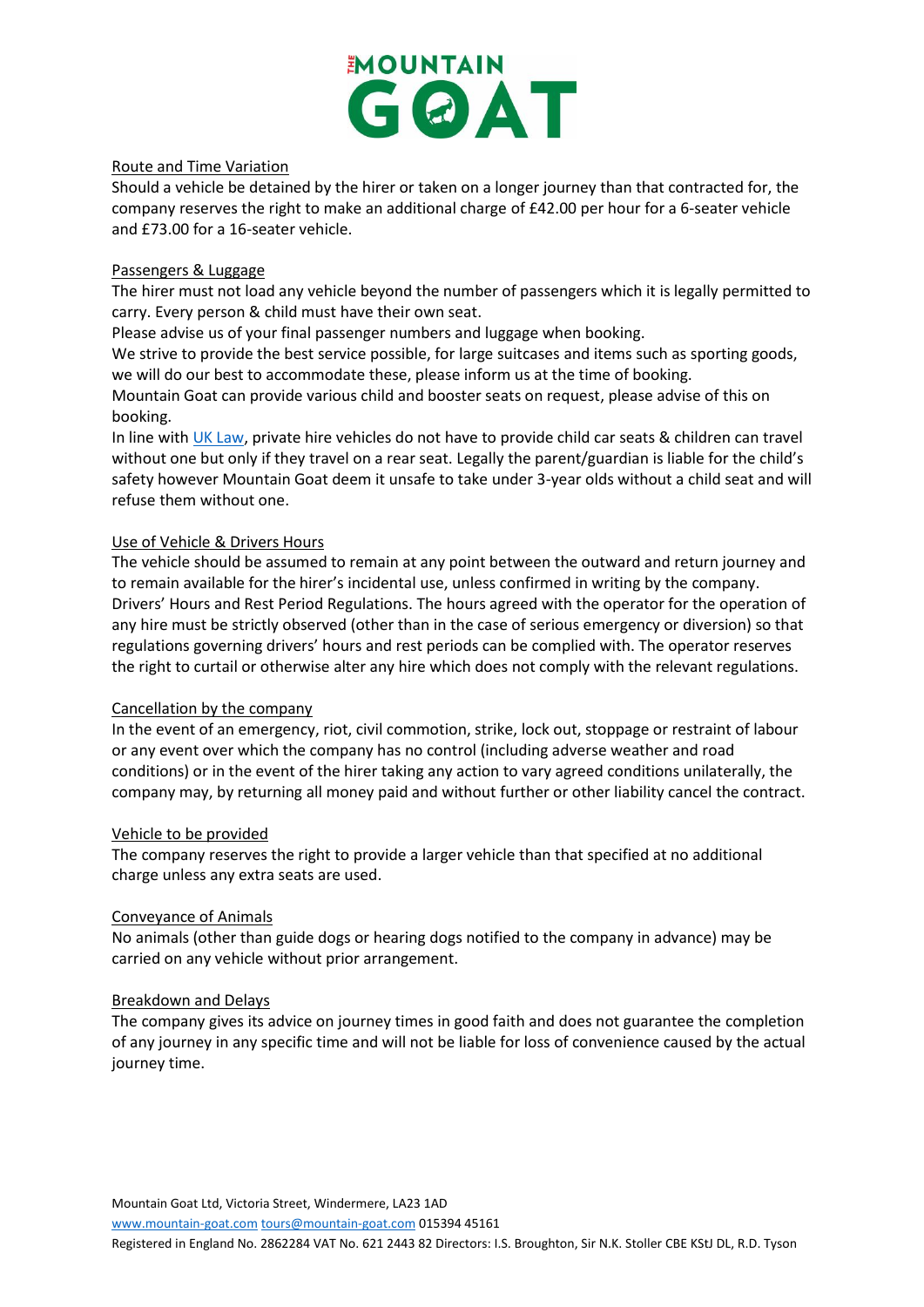

# Agency Arrangements

Where the company hires in vehicles from other operators at the request of the hirer and where the operator arranges ancillary facilities such as accommodation, ferries, admission tickets or any other services provided by another supplier, it does so as an agent for and on behalf of the hirer. Any terms and conditions imposed by such other suppliers through the company shall be binding on the hirer as if he had directly contracted such services.

## Lost Property

Mountain Goat are not responsible for any items of property left on our vehicles. Please do not ask the driver/guide to take care of your property whilst you are away from the coach. For items that are left on the coach at the end of the day, if found and claimed, we are happy to return them at customer's expense. Please note any unclaimed items will be disposed of after 3 months.

# Conduct of passengers

Every passenger in a vehicle must have their own seat. Seats cannot be reserved.

The driver is responsible for the safety of the vehicle. Any passengers whose conduct is in breach of statutory regulations may be removed from the vehicle or be prevented from boarding on the driver's authority.

It is compulsory for all passengers to wear seatbelts whilst the vehicle is in motion. Smoking is not allowed on any of the company's vehicles. Passengers must not distract the driver whilst the vehicle is moving.

Alcohol is not allowed on any vehicle as laid down in the Sporting Events Act 1985 and anyone not complying will be required to vacate the coach.

The driver is responsible for the safety of the vehicle. Any passengers whose conduct is in breach of statutory regulations may be removed from the vehicle or be prevented from boarding on the driver's authority. The hirer will be responsible for the conduct of passengers and for any damage caused to the vehicle during the hire.

# Additional Terms & Conditions

General T&Cs apply for the all Mountain Goat Tours, please see here - [http://www.mountain](http://www.mountain-goat.com/Terms-and-Conditions)[goat.com/Terms-and-Conditions](http://www.mountain-goat.com/Terms-and-Conditions)

# Accommodation & Third Party T&Cs

Bookings are made subject to the terms and conditions of the relevant accommodation (or other service) provider. By booking accommodation or other services through us, you enter into a contractual relationship with the relevant third party provider. For further information on this please contact us.

We include a number of attractions in our tours, however these are operated by third parties and therefore we are not liable for any damages, loss or closures to do with these third parties.

#### **Complaints**

We actively welcome your feedback, both in respect of our own services and those provided by other suppliers (such as accommodation providers). In the event that you have any complaint during the course of your tour then please bring this to the attention to the office teams as possible. Any complaints regarding accommodation should, in the first instance, be raised with the relevant accommodation provider.